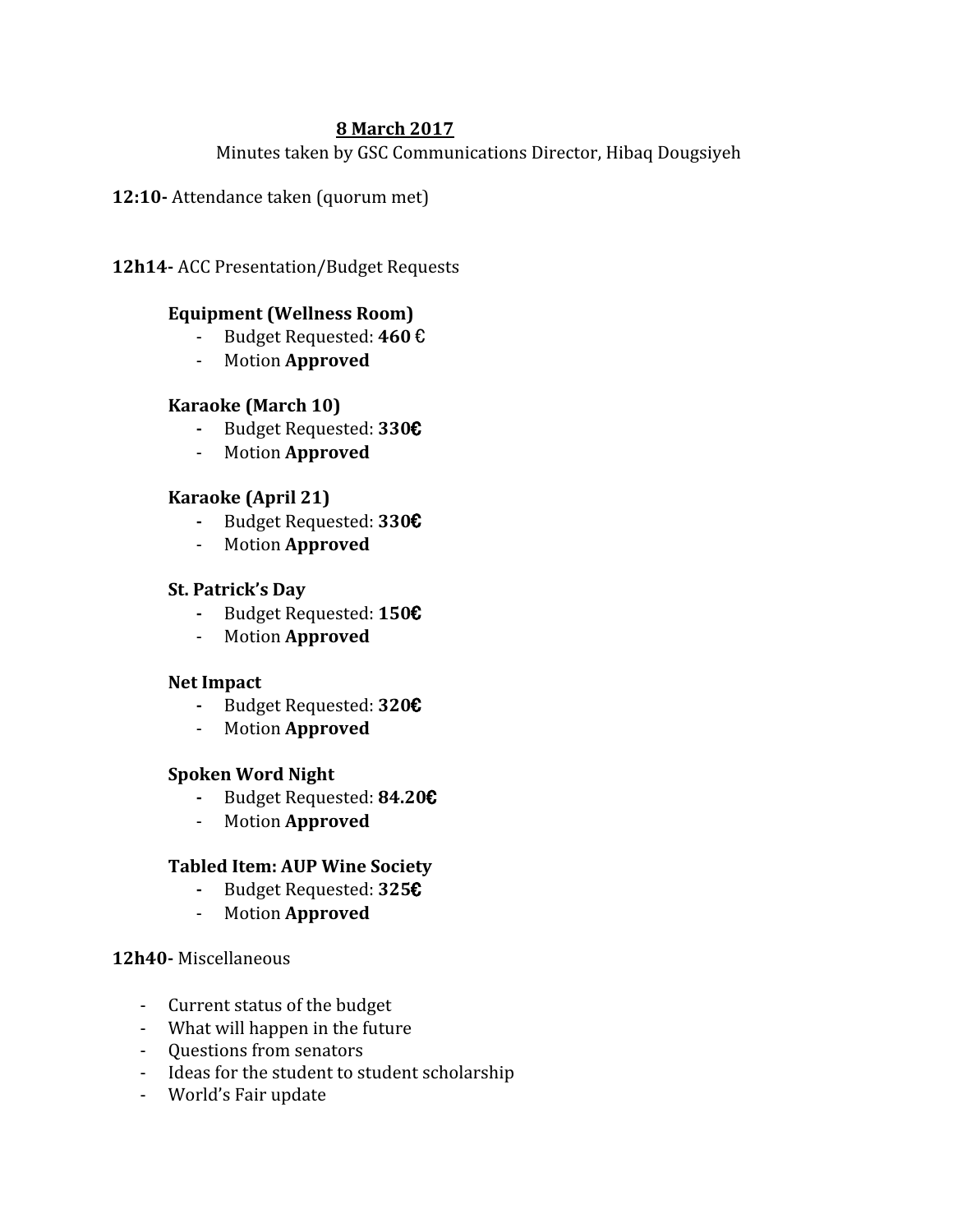**12h56-** Presentation on Constitution Updates (with USC President, Sarah)

- Now opening up to any department that believes would be a good addition to senate (instead of strictly majors)
- Impeachment process
- Format change
- Updated Exec Positions
- Wording change for senators

# **13h15**- Committee Presentation

Social Committee

- Past events: Brexit, Genocide Talk, Book Talk, Choosing A Major event, rose sale
- Upcoming events: Meditation event, Majors Fair, Karaoke Night, Women's Leadership Workshop, Fifa Night (UNICEF)
- Update on Sing Min Shaw Scholarship

Careers Committee

- Summer Program promotion
- Majors Fair: representatives for the departments

**13h25-** Charity Week updates/Bonding Trip

- 7K Update: event is cancelled
- Silent Auction updates on prizes
- Bonding Trip: Sunday the 12th at 13h00
- Remind senators to put in Chipotle order

### **13h30- Senate Adjourned**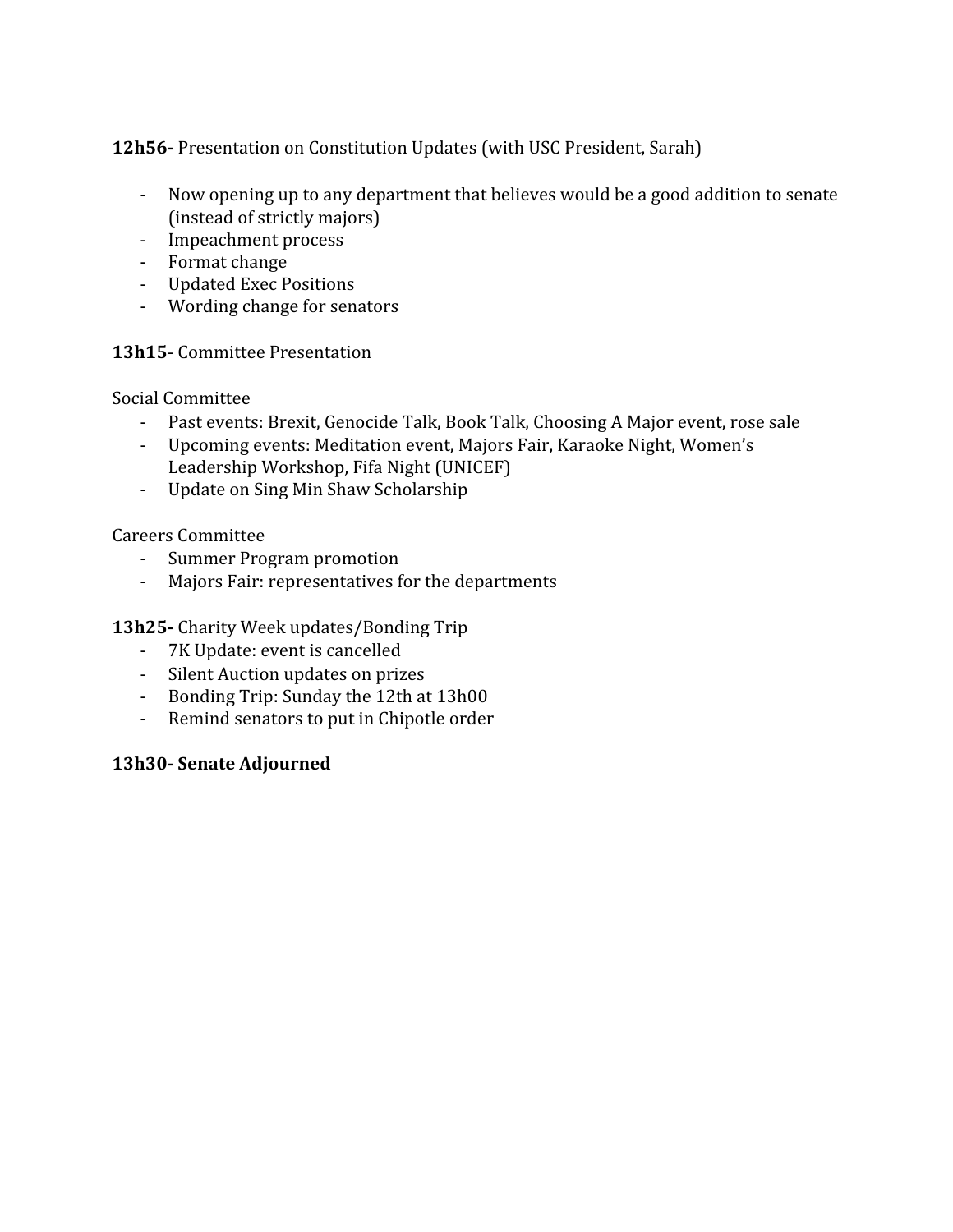SGA

Senate Session: Wednesday 8<sup>th</sup> March 2017



| ζ      |   |
|--------|---|
| d<br>١ |   |
| ø      |   |
|        |   |
| r      |   |
|        |   |
|        |   |
|        | X |
|        |   |
|        |   |
|        |   |

| Name                  | Association                  | Purpose                     | <b>Amount Requested</b> | <b>Amount allocated</b> |
|-----------------------|------------------------------|-----------------------------|-------------------------|-------------------------|
| Amelia Harvey         | SGA, AMP                     | Karaoke 5                   | 330 $\epsilon$          | 330 $\epsilon$          |
| Amelia Harvey         | SGA, AMP                     | Karaoke 5                   | 330€                    | 330 $\epsilon$          |
| Jon Daniel McKiever   | Net Impact                   | Sustainable Career Pathways | 320€                    | 320€                    |
| Amelia Harvey         | SGA                          | Saint Patrick's Day         | 150€                    | $150 \text{ } \epsilon$ |
| Marly Nicol Philips   | Yoga Club                    | Wellness Room               | 460€                    | 460€                    |
| Danica Cortez         | <b>Creative Writing Club</b> | Spoken Word Night           | 84.20€                  | 84.20€                  |
| <b>Lvelyn Slaught</b> | Wine Society                 | Thierry-Givone Wine Tasting | $325 \epsilon$          | $325 \epsilon$          |
|                       |                              |                             |                         |                         |

Verified

Maria Rodriguez, USC Vice President

Annamaria Deganutti, ACC Chair

 $\tilde{\gamma}$ 

Rosie Brand, GSC Vice-President

Petra Kroupova, SGA Treasurer

Loupman

Hibaq Dougsiyeh, GSC Communications Director

Kevin Fore, Dean of Student Development